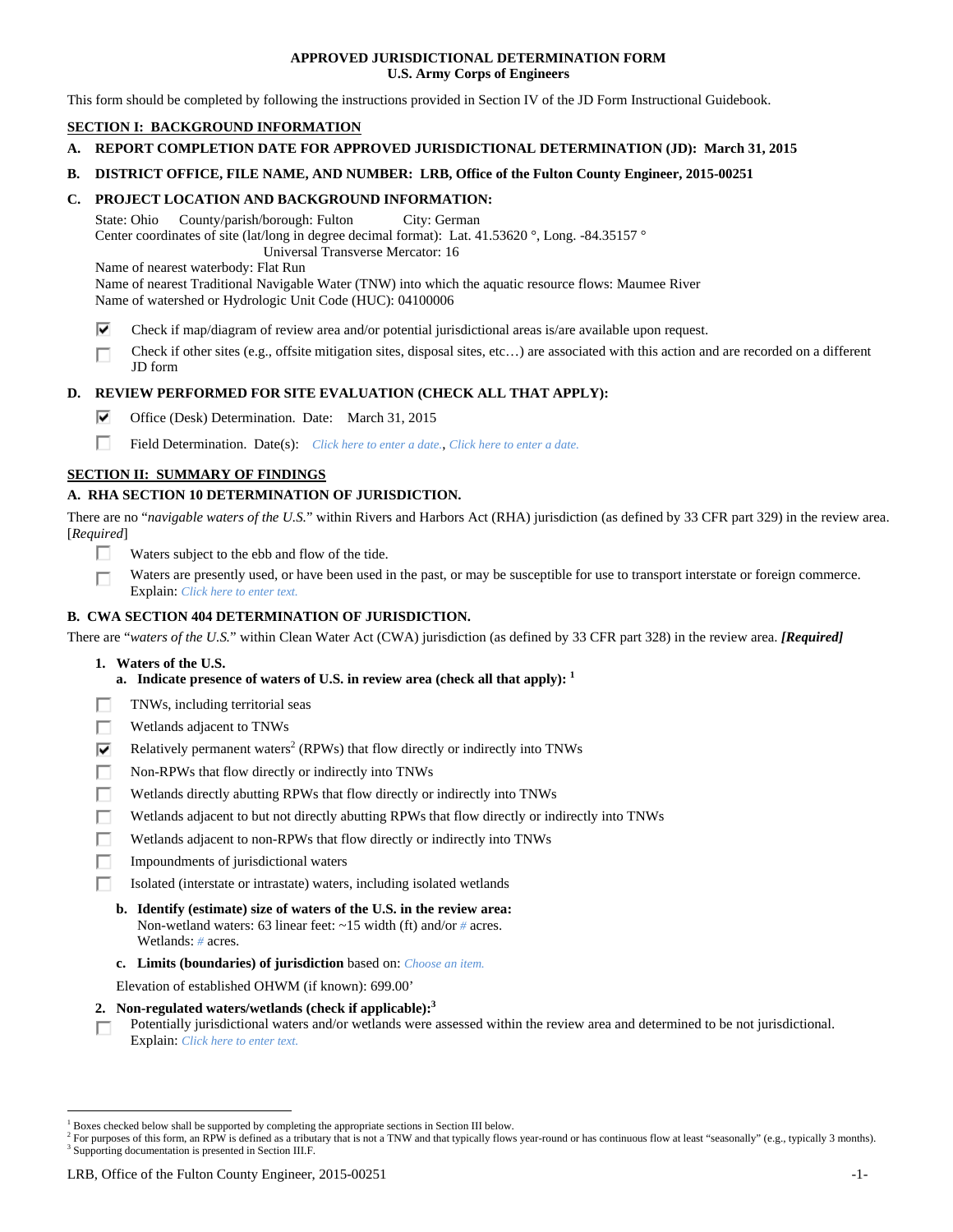## **SECTION III: CWA ANALYSIS**

### **A. TNWs AND WETLANDS ADJACENT TO TNWs**

**The agencies will assert jurisdiction over TNWs and wetlands adjacent to TNWs. If the aquatic resource is a TNW, complete Section III.A.1 and Section III.D.1. only; if the aquatic resource is a wetland adjacent to a TNW, complete Sections III.A.1 and 2 and Section III.D.1.; otherwise, see Section III.B below**.

- **1. TNW**  Identify TNW: *Click here to enter text.*
	- Summarize rationale supporting determination: *Click here to enter text.*
- **2. Wetland adjacent to TNW**  Summarize rationale supporting conclusion that wetland is "adjacent": *Click here to enter text.*

## **B. CHARACTERISTICS OF TRIBUTARY (THAT IS NOT A TNW) AND ITS ADJACENT WETLANDS (IF ANY):**

**This section summarizes information regarding characteristics of the tributary and its adjacent wetlands, if any, and it helps determine whether or not the standards for jurisdiction established under Rapanos have been met.** 

**The agencies will assert jurisdiction over non-navigable tributaries of TNWs where the tributaries are "relatively permanent waters" (RPWs), i.e. tributaries that typically flow year-round or have continuous flow at least seasonally (e.g., typically 3 months). A wetland that directly abuts an RPW is also jurisdictional. If the aquatic resource is not a TNW, but has year-round (perennial) flow, skip to Section III.D.2. If the aquatic resource is a wetland directly abutting a tributary with perennial flow, skip to Section III.D.4.** 

**A wetland that is adjacent to but that does not directly abut an RPW requires a significant nexus evaluation. Corps districts and EPA regions will include in the record any available information that documents the existence of a significant nexus between a relatively permanent tributary that is not perennial (and its adjacent wetlands if any) and a traditional navigable water, even though a significant nexus finding is not required as a matter of law.** 

If the waterbody<sup>4</sup> is not an RPW, or a wetland directly abutting an RPW, a JD will require additional data to determine if the **waterbody has a significant nexus with a TNW. If the tributary has adjacent wetlands, the significant nexus evaluation must consider the tributary in combination with all of its adjacent wetlands. This significant nexus evaluation that combines, for analytical purposes, the tributary and all of its adjacent wetlands is used whether the review area identified in the JD request is the tributary, or its adjacent wetlands, or both. If the JD covers a tributary with adjacent wetlands, complete Section III.B.1 for the tributary, Section III.B.2 for any onsite wetlands, and Section III.B.3 for all wetlands adjacent to that tributary, both onsite and offsite. The determination whether a significant nexus exists is determined in Section III.C below.** 

 **1. Characteristics of non-TNWs that flow directly or indirectly into TNW** 

 **(i) General Area Conditions:** 

 Watershed size: *# Choose an item.* Drainage area: *# Choose an item.*

 Average annual rainfall: *#* inches Average annual snowfall: *#* inches

#### **(ii) Physical Characteristics:**

- (a) Relationship with TNW:
	- $\Box$  Tributary flows directly into TNW.

п Tributary flows through *Choose an item.* tributaries before entering TNW.

 Project waters are *Choose an item.* river miles from TNW. Project waters are *Choose an item.* river miles from RPW. Project waters are *Choose an item.* aerial (straight) miles from TNW. Project waters are *Choose an item.* aerial (straight) miles from RPW. Project waters cross or serve as state boundaries. Explain: *Click here to enter text.*

Identify flow route to TNW<sup>5</sup>: *Click here to enter text.* Tributary stream order, if known: *Click here to enter text.*

(b) General Tributary Characteristics (check all that apply):

**Tributary** is:  $\Box$  Natural

- 口 Artificial (man-made). Explain: *Click here to enter text.*
- 口 Manipulated (man-altered). Explain: *Click here to enter text.*

<sup>&</sup>lt;sup>4</sup> Note that the Instructional Guidebook contains additional information regarding swales, ditches, washes, and erosional features generally and in the arid West.  $<sup>5</sup>$  Flow route can be described by identifying, e.g., tributary a, which flows through the review area, to flow into tributary b, which then flows into TNW.</sup>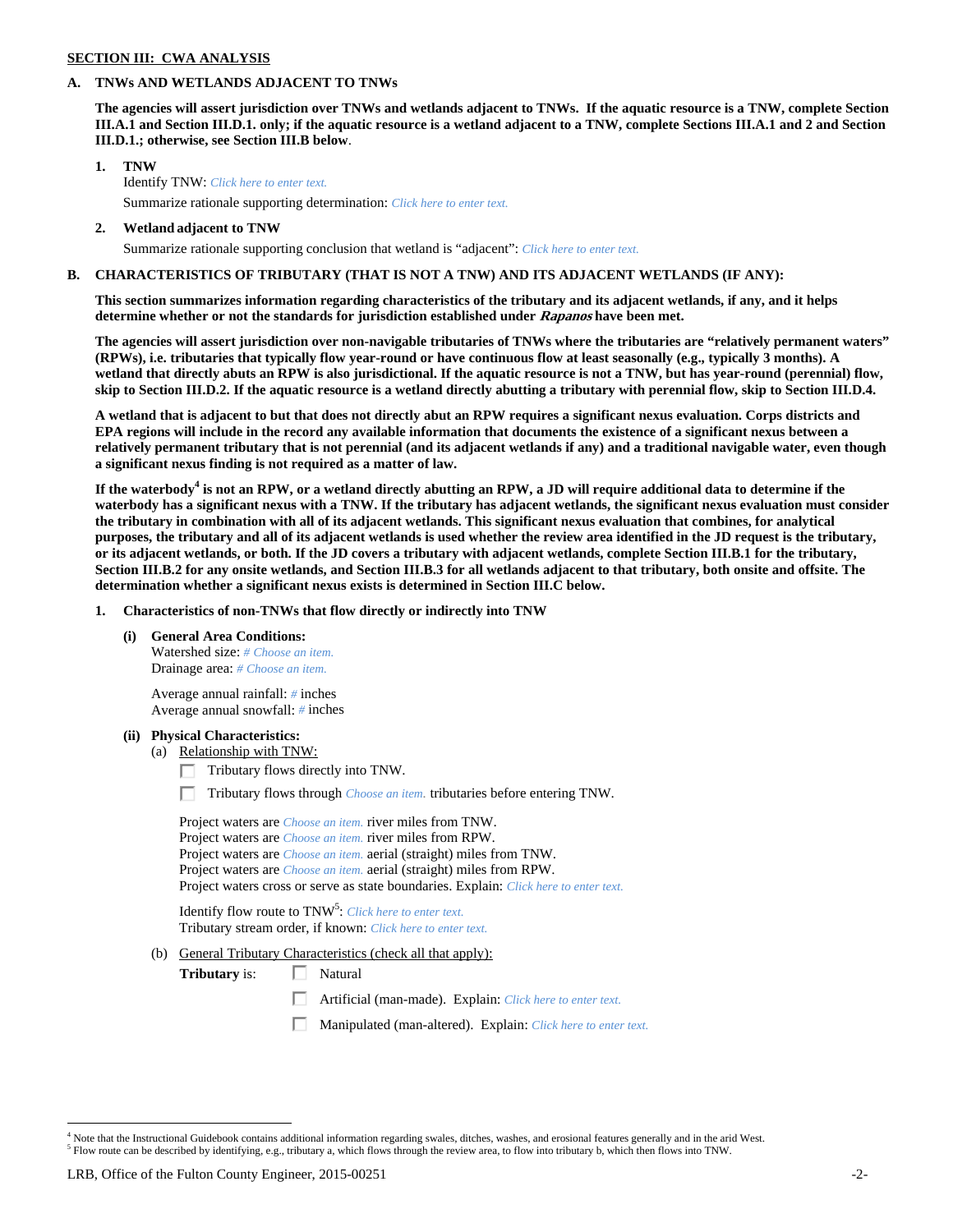| <b>Tributary</b> properties with respect to top of bank (estimate):<br>Average width: # feet<br>Average depth: # feet<br>Average side slopes: Choose an item.                                                                                                                                                                                                                                                                                                                                                                                                                                                                                                                                                                                        |
|------------------------------------------------------------------------------------------------------------------------------------------------------------------------------------------------------------------------------------------------------------------------------------------------------------------------------------------------------------------------------------------------------------------------------------------------------------------------------------------------------------------------------------------------------------------------------------------------------------------------------------------------------------------------------------------------------------------------------------------------------|
| Primary tributary substrate composition (check all that apply):                                                                                                                                                                                                                                                                                                                                                                                                                                                                                                                                                                                                                                                                                      |
| <b>Silts</b><br>Sands<br>Concrete                                                                                                                                                                                                                                                                                                                                                                                                                                                                                                                                                                                                                                                                                                                    |
| Cobbles<br>Gravel<br>Muck                                                                                                                                                                                                                                                                                                                                                                                                                                                                                                                                                                                                                                                                                                                            |
| Bedrock<br>Vegetation. Type/% cover: Click here to enter text.                                                                                                                                                                                                                                                                                                                                                                                                                                                                                                                                                                                                                                                                                       |
| Other. Explain: Click here to enter text.                                                                                                                                                                                                                                                                                                                                                                                                                                                                                                                                                                                                                                                                                                            |
| Tributary condition/stability [e.g., highly eroding, sloughing banks]. Explain: Click here to enter text.<br>Presence of run/riffle/pool complexes. Explain: Click here to enter text.<br>Tributary geometry: Choose an item.<br>Tributary gradient (approximate average slope): #%                                                                                                                                                                                                                                                                                                                                                                                                                                                                  |
| $(c)$ Flow:<br>Tributary provides for: Choose an item.<br>Estimate average number of flow events in review area/year: Choose an item.<br>Describe flow regime: Click here to enter text.<br>Other information on duration and volume: Click here to enter text.                                                                                                                                                                                                                                                                                                                                                                                                                                                                                      |
| <b>Surface flow is:</b> <i>Choose an item.</i> <b>Characteristics:</b> <i>Click here to enter text.</i>                                                                                                                                                                                                                                                                                                                                                                                                                                                                                                                                                                                                                                              |
| Subsurface flow: Choose an item. Explain findings: Click here to enter text.                                                                                                                                                                                                                                                                                                                                                                                                                                                                                                                                                                                                                                                                         |
| $\Box$ Dye (or other) test performed: <i>Click here to enter text</i> .                                                                                                                                                                                                                                                                                                                                                                                                                                                                                                                                                                                                                                                                              |
| Tributary has (check all that apply):<br>$\Box$ Bed and banks<br>$\Box$ OHWM <sup>6</sup> (check all indicators that apply):<br>clear, natural line impressed on the bank $\Box$<br>the presence of litter and debris<br>changes in the character of soil<br>destruction of terrestrial vegetation<br>ш<br>the presence of wrack line<br>shelving<br>ш<br>vegetation matted down, bent, or absent $\Box$<br>sediment sorting<br>leaf litter disturbed or washed away<br>scour<br>sediment deposition<br>multiple observed or predicted flow events<br>water staining<br>abrupt change in plant community Click here to enter text.<br>other (list): Click here to enter text.<br>Discontinuous OHWM. <sup>7</sup> Explain: Click here to enter text. |
| If factors other than the OHWM were used to determine lateral extent of CWA jurisdiction (check all that apply):                                                                                                                                                                                                                                                                                                                                                                                                                                                                                                                                                                                                                                     |
| $\Box$ High Tide Line indicated by:<br>Mean High Water Mark indicated by:                                                                                                                                                                                                                                                                                                                                                                                                                                                                                                                                                                                                                                                                            |
| $\Box$ oil or scum line along shore objects<br>survey to available datum;                                                                                                                                                                                                                                                                                                                                                                                                                                                                                                                                                                                                                                                                            |
| fine shell or debris deposits (foreshore)<br>physical markings;<br>. .<br>physical markings/characteristics<br>vegetation lines/changes in vegetation types.                                                                                                                                                                                                                                                                                                                                                                                                                                                                                                                                                                                         |
| tidal gauges                                                                                                                                                                                                                                                                                                                                                                                                                                                                                                                                                                                                                                                                                                                                         |
| other (list): Click here to enter text.                                                                                                                                                                                                                                                                                                                                                                                                                                                                                                                                                                                                                                                                                                              |
| (iii) Chemical Characteristics:                                                                                                                                                                                                                                                                                                                                                                                                                                                                                                                                                                                                                                                                                                                      |
| Characterize tributary (e.g., water color is clear, discolored, oily film; water quality; general watershed characteristics, etc.).<br>Explain: Click here to enter text.                                                                                                                                                                                                                                                                                                                                                                                                                                                                                                                                                                            |

Identify specific pollutants, if known: *Click here to enter text.*

<sup>&</sup>lt;sup>6</sup>A natural or man-made discontinuity in the OHWM does not necessarily sever jurisdiction (e.g., where the stream temporarily flows underground, or where the OHWM has been removed by development or agricultural practices). Where there is a break in the OHWM that is unrelated to the waterbody's flow regime (e.g., flow over a rock outcrop or through a culvert), the agencies will look for indicators of flow above and below the break. 7 Ibid.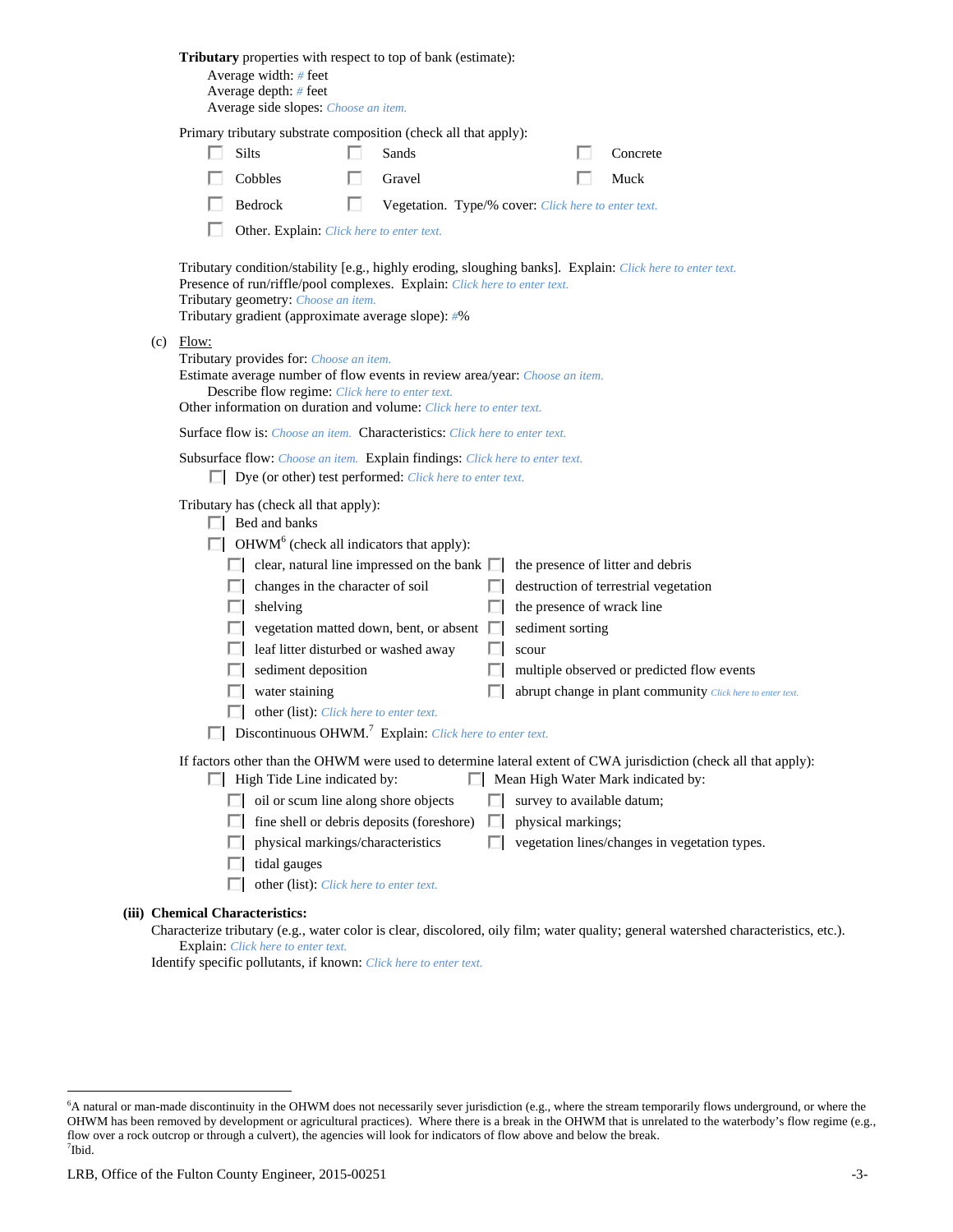### **(iv) Biological Characteristics. Channel supports (check all that apply):**

- Riparian corridor. Characteristics (type, average width): *Click here to enter text.*
- Wetland fringe. Characteristics: *Click here to enter text.*
- $\Box$  Habitat for:
	- Federally Listed species. Explain findings: *Click here to enter text*.
	- Fish/spawn areas. Explain findings: *Click here to enter text*.
	- п. Other environmentally-sensitive species. Explain findings: *Click here to enter text.*
	- П Aquatic/wildlife diversity. Explain findings: *Click here to enter text.*

#### **2. Characteristics of wetlands adjacent to non-TNW that flow directly or indirectly into TNW**

#### **(i) Physical Characteristics:**

- (a) General Wetland Characteristics:
	- Properties:

 Wetland size: *#* acres Wetland type. Explain: *Click here to enter text.*

Wetland quality. Explain: *Click here to enter text.*

Project wetlands cross or serve as state boundaries. Explain: *Click here to enter text.*

(b) General Flow Relationship with Non-TNW: Flow is: *Choose an item.* Explain: *Click here to enter text.*

 Surface flow is: *Choose an item.* Characteristics: *Click here to enter text.*

Subsurface flow: *Choose an item.* Explain findings: *Click here to enter text.*

Dye (or other) test performed: *Click here to enter text.*

#### (c) Wetland Adjacency Determination with Non-TNW:

- $\Box$  Directly abutting
- Not directly abutting
	- п. Discrete wetland hydrologic connection. Explain: *Click here to enter text.*
	- Ecological connection. Explain: *Click here to enter text.* П.
	- $\Box$ Separated by berm/barrier. Explain: *Click here to enter text.*
- (d) Proximity (Relationship) to TNW

Project wetlands are *Choose an item.* river miles from TNW. Project waters are *Choose an item.* aerial (straight) miles from TNW. Flow is from: *Choose an item.* Estimate approximate location of wetland as within the *Choose an item.* floodplain.

#### **(ii) Chemical Characteristics:**

Characterize wetland system (e.g., water color is clear, brown, oil film on surface; water quality; general watershed characteristics; etc.). Explain: *Click here to enter text.*

Identify specific pollutants, if known: *Click here to enter text.*

### **(iii) Biological Characteristics. Wetland supports (check all that apply):**

- Riparian buffer. Characteristics (type, average width): *Click here to enter text.*
- Vegetation type/percent cover. Explain: *Click here to enter text.*
- $\Box$  Habitat for:
	- Federally Listed species. Explain findings: *Click here to enter text*.
	- Fish/spawn areas. Explain findings: *Click here to enter text*.
	- Other environmentally-sensitive species. Explain findings: *Click here to enter text.*
	- Aquatic/wildlife diversity. Explain findings: *Click here to enter text.*

#### **3. Characteristics of all wetlands adjacent to the tributary (if any)**

 All wetland(s) being considered in the cumulative analysis: *Choose an item.* Approximately (*#*) acres in total are being considered in the cumulative analysis.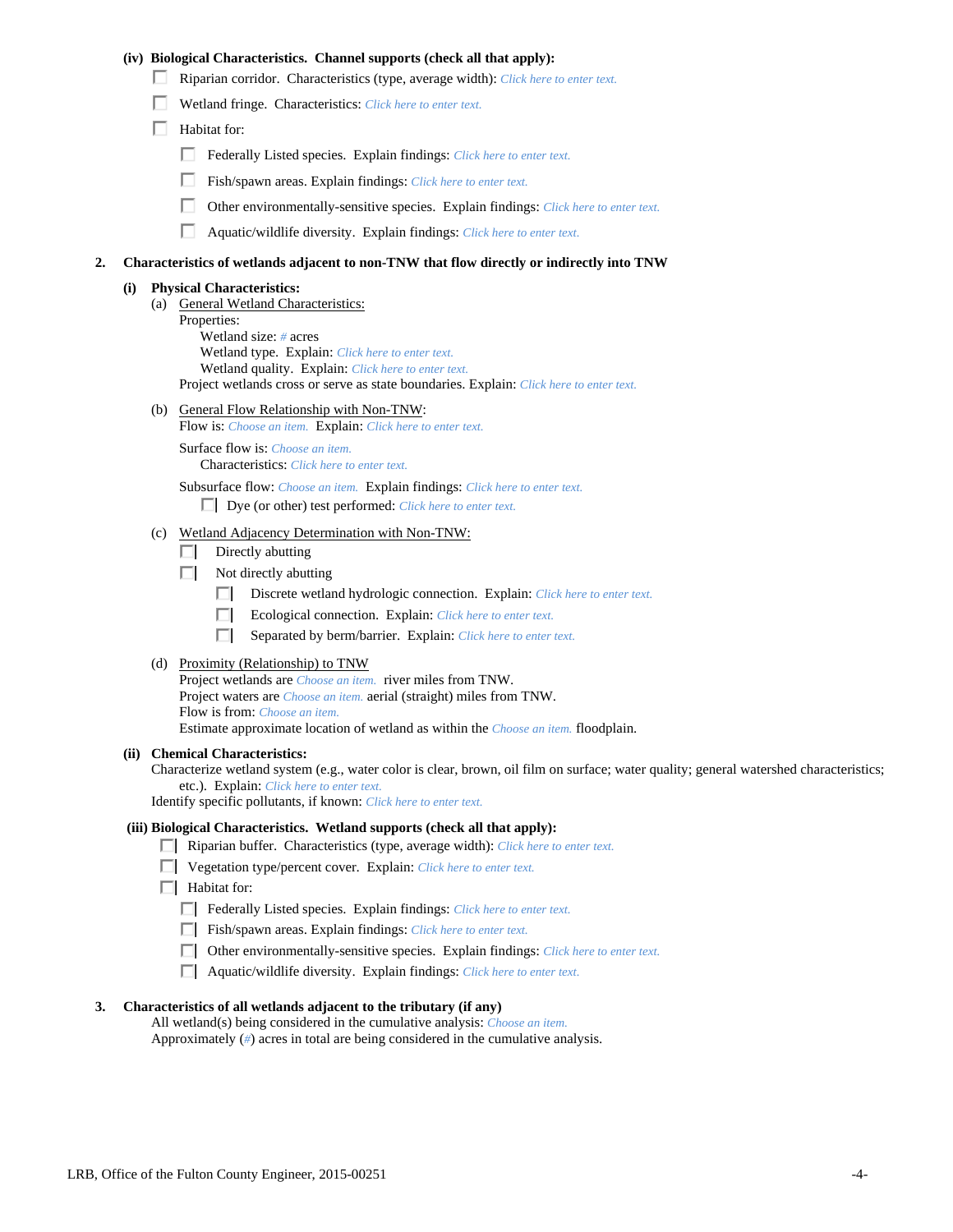| Directly abuts? $(Y/N)$ | Size (in acres) | Directly abuts? $(Y/N)$ | Size (in acres) |
|-------------------------|-----------------|-------------------------|-----------------|
| V/N                     |                 |                         |                 |
| v/N                     |                 | Y/N                     |                 |
| Y/N                     |                 | Y/N                     |                 |
| v/N                     |                 | Y/N                     |                 |

Summarize overall biological, chemical and physical functions being performed: *Click here to enter text.*

## **C. SIGNIFICANT NEXUS DETERMINATION**

**A significant nexus analysis will assess the flow characteristics and functions of the tributary itself and the functions performed by any wetlands adjacent to the tributary to determine if they significantly affect the chemical, physical, and biological integrity of a TNW. For each of the following situations, a significant nexus exists if the tributary, in combination with all of its adjacent wetlands, has more than a speculative or insubstantial effect on the chemical, physical and/or biological integrity of a TNW. Considerations when evaluating significant nexus include, but are not limited to the volume, duration, and frequency of the flow of water in the tributary and its proximity to a TNW, and the functions performed by the tributary and all its adjacent wetlands. It is not appropriate to determine significant nexus based solely on any specific threshold of distance (e.g. between a tributary and its adjacent wetland or between a tributary and the TNW). Similarly, the fact an adjacent wetland lies within or outside of a floodplain is not solely determinative of significant nexus.** 

#### **Draw connections between the features documented and the effects on the TNW, as identified in the** *Rapanos* **Guidance and discussed in the Instructional Guidebook. Factors to consider include, for example:**

- Does the tributary, in combination with its adjacent wetlands (if any), have the capacity to carry pollutants or flood waters to TNWs, or to reduce the amount of pollutants or flood waters reaching a TNW?
- Does the tributary, in combination with its adjacent wetlands (if any), provide habitat and lifecycle support functions for fish and other species, such as feeding, nesting, spawning, or rearing young for species that are present in the TNW?
- Does the tributary, in combination with its adjacent wetlands (if any), have the capacity to transfer nutrients and organic carbon that support downstream foodwebs?
- Does the tributary, in combination with its adjacent wetlands (if any), have other relationships to the physical, chemical, or biological integrity of the TNW?

#### *Note: the above list of considerations is not inclusive and other functions observed or known to occur should be documented below:*

- **1. Significant nexus findings for non-RPW that has no adjacent wetlands and flows directly or indirectly into TNWs.** Explain findings of presence or absence of significant nexus below, based on the tributary itself, then go to Section III.D: *Click here to enter text.*
- **2. Significant nexus findings for non-RPW and its adjacent wetlands, where the non-RPW flows directly or indirectly into TNWs.**  Explain findings of presence or absence of significant nexus below, based on the tributary in combination with all of its adjacent wetlands, then go to Section III.D: *Click here to enter text.*
- **3. Significant nexus findings for wetlands adjacent to an RPW but that do not directly abut the RPW.** Explain findings of presence or absence of significant nexus below, based on the tributary in combination with all of its adjacent wetlands, then go to Section III.D: *Click here to enter text.*

## **D. DETERMINATIONS OF JURISDICTIONAL FINDINGS. THE SUBJECT WATERS/WETLANDS ARE (CHECK ALL THAT APPLY):**

- **1. TNWs and Adjacent Wetlands.** Check all that apply and provide size estimates in review area:
	- TNWs: *#* linear feet *#* width (ft), Or, *#* acres.
	- Wetlands adjacent to TNWs: *#* acres.
- **2. RPWs that flow directly or indirectly into TNWs.** 
	- Tributaries of TNWs where tributaries typically flow year-round are jurisdictional. Provide data and rationale indicating that tributary is perennial: Flat Run is a perennial tributary with continuous year-round flow. Aerial photographs during leaf-on and leaf-off photos indicate water in the channel and Flat Run is a blue-line tributary on a USGS Quadrangle.
	- Tributaries of TNW where tributaries have continuous flow "seasonally" (e.g., typically three months each year) are jurisdictional. Data supporting this conclusion is provided at Section III.B. Provide rationale indicating that tributary flows seasonally: *Click here to enter text.*.

Provide estimates for jurisdictional waters in the review area (check all that apply):

- $\triangledown$  Tributary waters: 63 linear feet ~15 width (ft).
- Other non-wetland waters: *#* acres.

Identify type(s) of waters: *Click here to enter text.*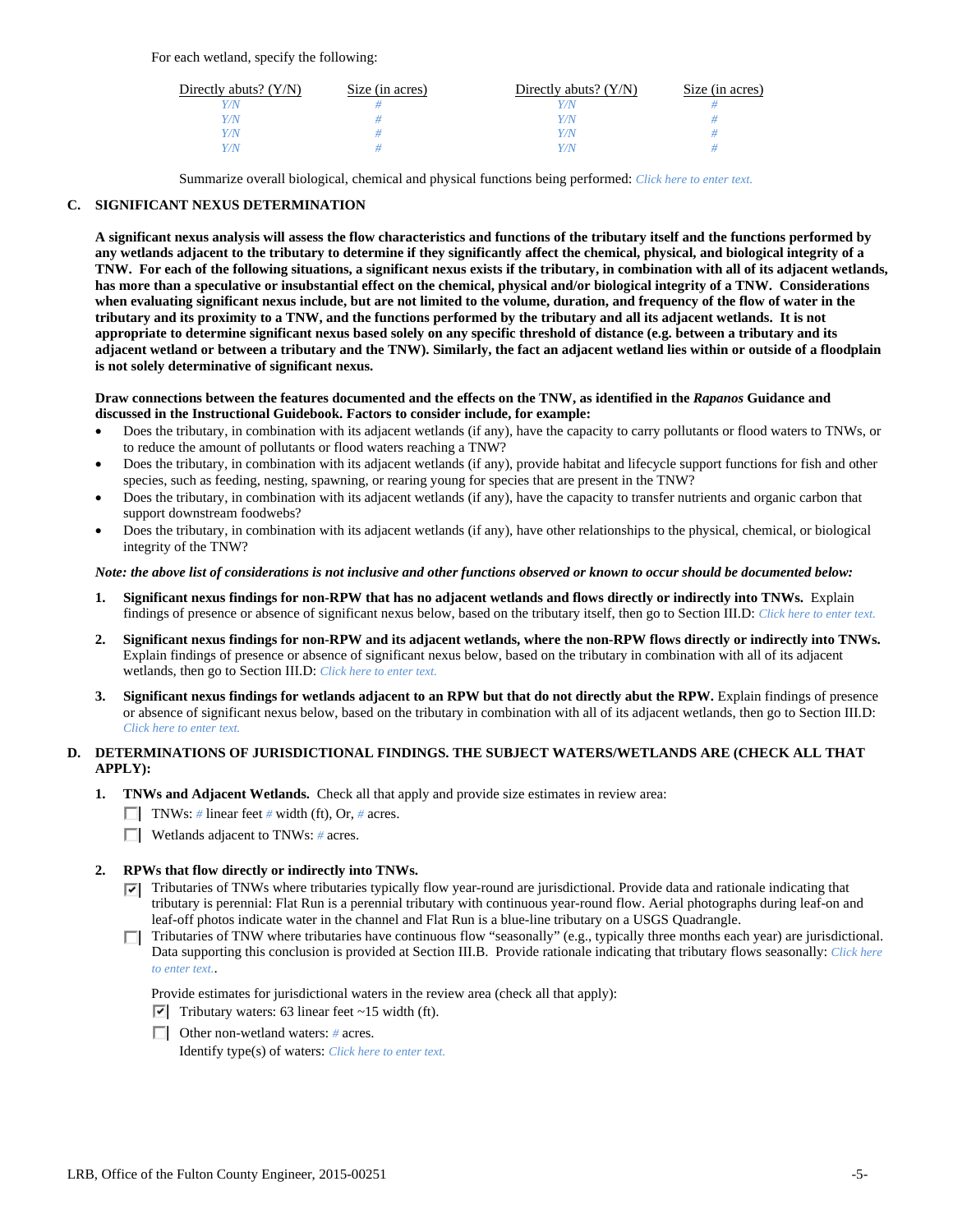## **3. Non-RPWs<sup>8</sup> that flow directly or indirectly into TNWs.**

Waterbody that is not a TNW or an RPW, but flows directly or indirectly into a TNW, and it has a significant nexus with a TNW is jurisdictional. Data supporting this conclusion is provided at Section III.C.

Provide estimates for jurisdictional waters within the review area (check all that apply):

- **Tributary waters:** # linear feet # width (ft).
- Other non-wetland waters: *#* acres.
	- Identify type(s) of waters: *Click here to enter text.*

## **4. Wetlands directly abutting an RPW that flow directly or indirectly into TNWs.**

- **Wetlands directly abut RPW and thus are jurisdictional as adjacent wetlands.** 
	- Wetlands directly abutting an RPW where tributaries typically flow year-round. Provide data and rationale indicating that tributary is perennial in Section III.D.2, above. Provide rationale indicating that wetland is directly abutting an RPW: *Click here to enter text.*
	- Wetlands directly abutting an RPW where tributaries typically flow "seasonally." Provide data indicating that П tributary is seasonal in Section III.B and rationale in Section III.D.2, above. Provide rationale indicating that wetland is directly abutting an RPW: *Click here to enter text.*

Provide acreage estimates for jurisdictional wetlands in the review area: *#* acres.

- **5. Wetlands adjacent to but not directly abutting an RPW that flow directly or indirectly into TNWs.** 
	- $\Box$  Wetlands that do not directly abut an RPW, but when considered in combination with the tributary to which they are adjacent and with similarly situated adjacent wetlands, have a significant nexus with a TNW are jurisidictional. Data supporting this conclusion is provided at Section III.C.

Provide acreage estimates for jurisdictional wetlands in the review area: *#* acres.

- **6. Wetlands adjacent to non-RPWs that flow directly or indirectly into TNWs.** 
	- Wetlands adjacent to such waters, and have when considered in combination with the tributary to which they are adjacent П. and with similarly situated adjacent wetlands, have a significant nexus with a TNW are jurisdictional. Data supporting this conclusion is provided at Section III.C.

Provide estimates for jurisdictional wetlands in the review area: *#* acres.

#### **7. Impoundments of jurisdictional waters.9**

As a general rule, the impoundment of a jurisdictional tributary remains jurisdictional.

- Demonstrate that impoundment was created from "waters of the U.S.," or
- Demonstrate that water meets the criteria for one of the categories presented above (1-6), or
- Demonstrate that water is isolated with a nexus to commerce (see E below).
- **E. ISOLATED [INTERSTATE OR INTRA-STATE] WATERS, INCLUDING ISOLATED WETLANDS, THE USE, DEGRADATION OR DESTRUCTION OF WHICH COULD AFFECT INTERSTATE COMMERCE, INCLUDING ANY SUCH WATERS (CHECK ALL THAT APPLY):<sup>10</sup>**
	- which are or could be used by interstate or foreign travelers for recreational or other purposes.
	- $\Box$  from which fish or shellfish are or could be taken and sold in interstate or foreign commerce.
	- $\Box$  which are or could be used for industrial purposes by industries in interstate commerce.
	- Interstate isolated waters.Explain: *Click here to enter text.*
	- Other factors.Explain: *Click here to enter text.*

#### **Identify water body and summarize rationale supporting determination:** *Click here to enter text.*

Provide estimates for jurisdictional waters in the review area (check all that apply):

- **Tributary waters:** # linear feet # width (ft).
- Other non-wetland waters: *#* acres.

Identify type(s) of waters: *Click here to enter text.*

Wetlands: *#* acres.

<sup>8</sup> See Footnote # 3.

<sup>&</sup>lt;sup>9</sup> To complete the analysis refer to the key in Section III.D.6 of the Instructional Guidebook.

<sup>&</sup>lt;sup>10</sup> Prior to asserting or declining CWA jurisdiction based solely on this category, Corps Districts will elevate the action to Corps and EPA HQ for review consistent with the process described in the Corps/EPA *Memorandum Regarding CWA Act Jurisdiction Following Rapanos.*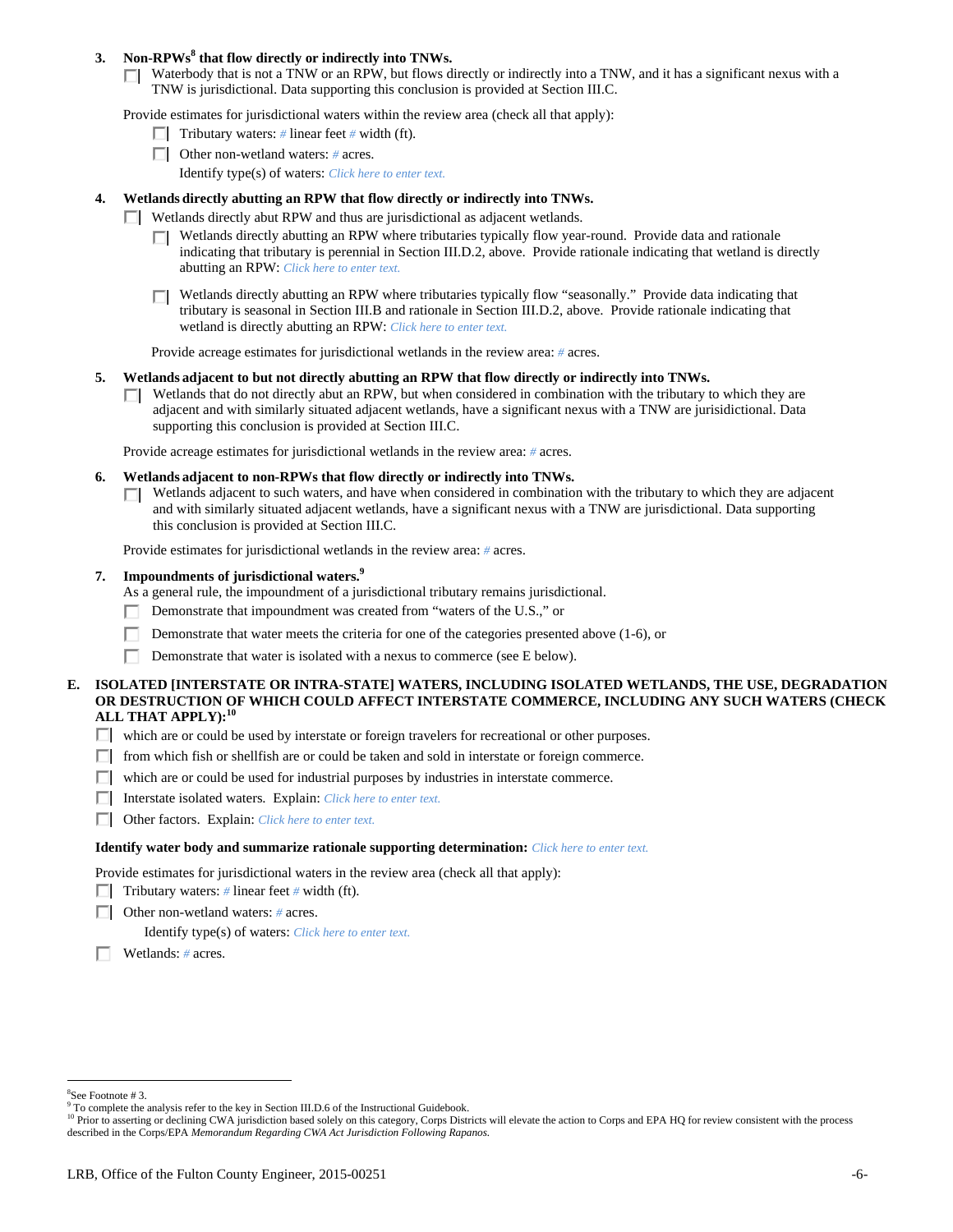| F. |   | NON-JURISDICTIONAL WATERS, INCLUDING WETLANDS (CHECK ALL THAT APPLY):                                                                                                                                                                                                                                                                                                                                                                                                     |
|----|---|---------------------------------------------------------------------------------------------------------------------------------------------------------------------------------------------------------------------------------------------------------------------------------------------------------------------------------------------------------------------------------------------------------------------------------------------------------------------------|
|    | П | If potential wetlands were assessed within the review area, these areas did not meet the criteria in the 1987 Corps of Engineers<br>Wetland Delineation Manual and/or appropriate Regional Supplements.<br>Review area included isolated waters with no substantial nexus to interstate (or foreign) commerce.<br>Prior to the Jan 2001 Supreme Court decision in "SWANCC," the review area would have been regulated based solely on the<br>"Migratory Bird Rule" (MBR). |
|    | ш | Waters do not meet the "Significant Nexus" standard, where such a finding is required for jurisdiction. Explain: Click here to enter text.                                                                                                                                                                                                                                                                                                                                |
|    | П | Other: (explain, if not covered above): Click here to enter text.                                                                                                                                                                                                                                                                                                                                                                                                         |
|    |   | Provide acreage estimates for non-jurisdictional waters in the review area, where the sole potential basis of jurisdiction is the MBR factors<br>(i.e., presence of migratory birds, presence of endangered species, use of water for irrigated agriculture), using best professional judgment<br>(check all that apply):                                                                                                                                                 |
|    |   | Non-wetland waters (i.e., rivers, streams): # linear feet # width (ft).                                                                                                                                                                                                                                                                                                                                                                                                   |
|    |   | Lakes/ponds: $# \, \text{acres.}$                                                                                                                                                                                                                                                                                                                                                                                                                                         |
|    |   | Other non-wetland waters: # acres. List type of aquatic resource: Click here to enter text                                                                                                                                                                                                                                                                                                                                                                                |
|    |   | Wetlands: # acres.                                                                                                                                                                                                                                                                                                                                                                                                                                                        |
|    |   | Provide acreage estimates for non-jurisdictional waters in the review area that do not meet the "Significant Nexus" standard, where such a<br>finding is required for jurisdiction (check all that apply):<br>Non-wetland waters (i.e., rivers, streams): $\#$ linear feet $\#$ width (ft).                                                                                                                                                                               |
|    |   | Lakes/ponds: $# \, \text{acres.}$                                                                                                                                                                                                                                                                                                                                                                                                                                         |
|    |   | Other non-wetland waters: # acres. List type of aquatic resource: Click here to enter text                                                                                                                                                                                                                                                                                                                                                                                |
|    |   | Wetlands: # acres.                                                                                                                                                                                                                                                                                                                                                                                                                                                        |
|    |   |                                                                                                                                                                                                                                                                                                                                                                                                                                                                           |
|    |   | <b>SECTION IV: DATA SOURCES.</b>                                                                                                                                                                                                                                                                                                                                                                                                                                          |
|    | 罓 | A. SUPPORTING DATA. Data reviewed for JD (check all that apply - checked items shall be included in case file and, where checked and<br>requested, appropriately reference sources below):<br>Maps, plans, plots or plat submitted by or on behalf of the applicant/consultant: Location Map, Project Plans                                                                                                                                                               |
|    |   | Data sheets prepared/submitted by or on behalf of the applicant/consultant.                                                                                                                                                                                                                                                                                                                                                                                               |
|    |   | Office concurs with data sheets/delineation report.                                                                                                                                                                                                                                                                                                                                                                                                                       |
|    |   | Office does not concur with data sheets/delineation report.                                                                                                                                                                                                                                                                                                                                                                                                               |
|    |   | Data sheets prepared by the Corps: Click here to enter text.                                                                                                                                                                                                                                                                                                                                                                                                              |
|    |   | Corps navigable waters' study: Click here to enter text.                                                                                                                                                                                                                                                                                                                                                                                                                  |
|    | ☞ | U.S. Geological Survey Hydrologic Atlas: USGS NHD Dataset                                                                                                                                                                                                                                                                                                                                                                                                                 |
|    |   | USGS NHD data.<br>⊡                                                                                                                                                                                                                                                                                                                                                                                                                                                       |
|    |   | $ \nabla $ USGS 8 and 12 digit HUC maps.                                                                                                                                                                                                                                                                                                                                                                                                                                  |
|    | ☞ | U.S. Geological Survey map(s). Cite scale & quad name: Archbold, OH 15 Minute                                                                                                                                                                                                                                                                                                                                                                                             |
|    | ⊽ | USDA Natural Resources Conservation Service Soil Survey. Citation: NRCS Web Soil Survey                                                                                                                                                                                                                                                                                                                                                                                   |
|    | ⊽ | National wetlands inventory map(s). Cite name: USFWS NWI Dataset                                                                                                                                                                                                                                                                                                                                                                                                          |
|    | П | State/Local wetland inventory map(s): Click here to enter text.                                                                                                                                                                                                                                                                                                                                                                                                           |
|    | г | FEMA/FIRM maps: Click here to enter text.                                                                                                                                                                                                                                                                                                                                                                                                                                 |
|    |   | 100-year Floodplain Elevation is: Click here to enter text. (National Geodectic Vertical Datum of 1929)<br>Photographs: $\overline{ \mathbf{v} }$ Aerial (Name & Date): Google Earth 2009, 2011, 2013                                                                                                                                                                                                                                                                     |
|    | ⊽ | or $\Box$ Other (Name & Date): Click here to enter text.                                                                                                                                                                                                                                                                                                                                                                                                                  |
|    | п | Previous determination(s). File no. and date of response letter: Click here to enter text.                                                                                                                                                                                                                                                                                                                                                                                |
|    |   | Applicable/supporting case law: Click here to enter text.                                                                                                                                                                                                                                                                                                                                                                                                                 |
|    |   | Applicable/supporting scientific literature: Click here to enter text.                                                                                                                                                                                                                                                                                                                                                                                                    |
|    |   | Other information (please specify): Click here to enter text.                                                                                                                                                                                                                                                                                                                                                                                                             |
|    |   |                                                                                                                                                                                                                                                                                                                                                                                                                                                                           |

# **B. ADDITIONAL COMMENTS TO SUPPORT JD:** Flat Run flows west to the Tiffin River then in a southerly direction to the Maumee River, a Section 10 Navigable water of the U.S.